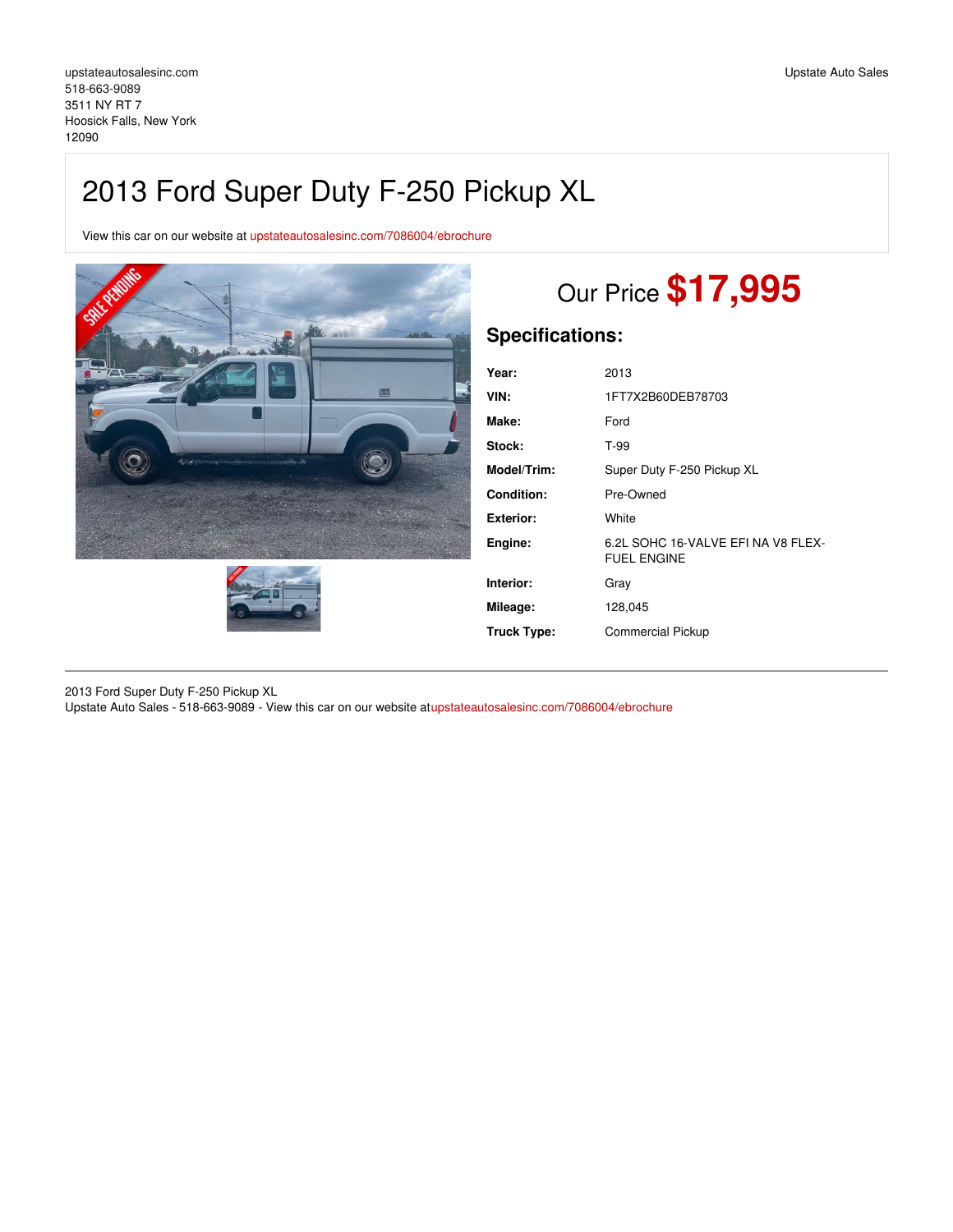

2013 Ford Super Duty F-250 Pickup XL

Upstate Auto Sales - 518-663-9089 - View this car on our website a[tupstateautosalesinc.com/7086004/ebrochure](https://upstateautosalesinc.com/vehicle/7086004/2013-ford-super-duty-f-250-pickup-xl-hoosick-falls-new-york-12090/7086004/ebrochure)

## **Installed Options**

#### **Interior**

- (2) aux pwr outlets in instrument panel (4) air registers w/positive shut-off
- 3-blink lane change signal- Air conditioning- Black vinyl full-floor covering
- Color-keyed cloth headliner
- Color-keyed molded door trim panel -inc: hard armrest, grab handle, reflector
- Color-keyed scuff plates- Dash-top tray- Driver & front passenger grab handles
- Driver manual lumbar support- Dual color-keyed coat hooks
- Dual color-keyed vinyl sunvisors -inc: driver-side pocket, passenger-side mirror insert
- Front door operated dome lamp w/time delay off & IP switch Front map lamps
- Front passenger-side roof ride handle- Glove box
- HD vinyl 40/20/40 split bench front seat -inc: center armrest, cupholder, storage
- Instrument panel mounted storage- Intelligent oil life minder
- Multifunction switch message center -inc: ice blue lighting, 3-button message control on steering wheel, outside temp display
- Overhead console- SecuriLock passive anti-theft system (PATS)
- Tilt/telescoping steering column- Vinyl 60/40 fold-up rear split bench seat

#### **Exterior**

- (5) LT245/75R17E all-season BSW tires
- 17" argent painted steel wheels -inc: painted hub covers & center ornaments
- Black door handles- Black molded-in-color grille- Black painted rear bumper
- Black painted steel front bumper w/grained molded-in-color top cover & black lower air dam
- Box-rail & tailgate top-edge moldings- Dual beam jewel-effect headlamps
- Dual rear access doors- Flip-out rear quarter windows- Front fender vents
- Front/rear license plate brackets- Full-size spare tire w/lock & carrier
- Manual telescoping trailer tow mirrors w/manual glass- Pickup box/cargo lights
- Removable locking tailgate w/black handle & TailGate Assist Solar tinted glass
- Underhood service light- Variable intermittent windshield wipers